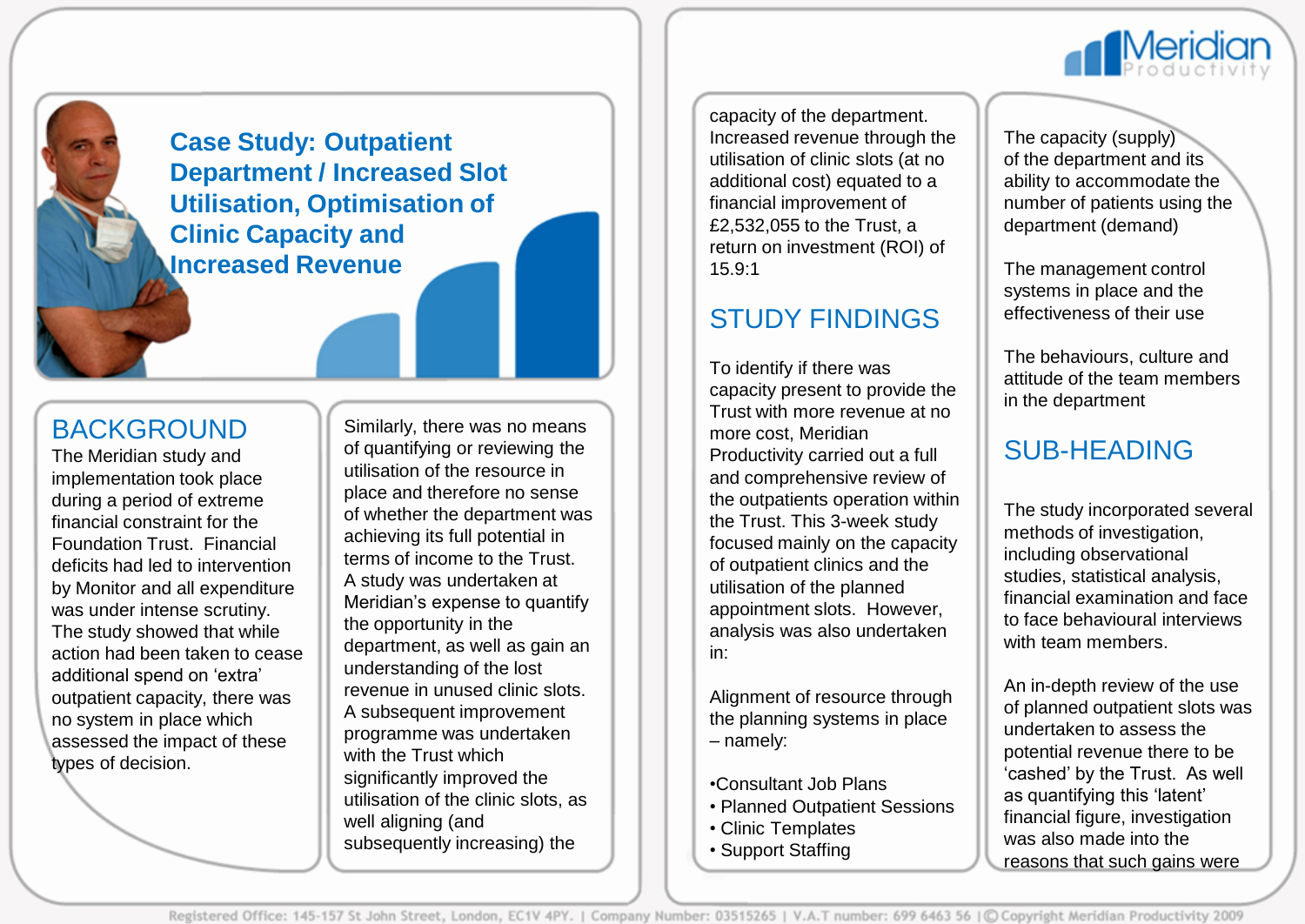# **Case Study: Outpatient Department**

being allowed to pass by unattained, and the management and staff behaviours that contributed to this inefficient practice.

Meridian expended 42 resource days on this scoping phase; observing clinics in their entirety, monitoring patient journeys, staff performance, usage of available appointments and other ancillary tasks associated with the running of the department.

During our observations we noted the utilisation of time in these clinics across all observed disciplines to be 68% against the actual planned templates. This was seen as a combination of both unused slots (due to poor booking practice) and inappropriate appointment durations (due to inappropriate clinic template setup).

Analysis of the management systems showed that the booking practice in place focused heavily on the longterm. That is, full effort was made to book patients into clinics at several weeks out, resulting in a lack of focus on the short-term and the filling of slots only a matter of days away. This practice had the consequence of slots becoming empty close to the date of clinic, but not being refilled. Since outpatient clinic slots are 'perishable', the potential income from these unfilled slots was passing unrealised.

Due to financial constraints, the Trust had recently ceased the running of any additional clinics (at extra cost) commonly used to meet variable demand. However, there were insufficient management controls to quantify the impact that this decision had made. Similarly, there were no processes in place by which the utilisation of the department was monitored either in terms of planned work or actual out-turn.



# **OBJECTIVES**

Through the extensive analysis work carried out, Meridian concluded that there was sufficient opportunity to warrant the Trust taking action to realise this potential improvement. On this basis, Meridian entered into an improvement programme with the Trust with the following key goals:

Install a management control system which would enable all outpatient clinic slots to be PLANNED to be filled Develop a detailed Capacity Plan to quantify the impact of misaligned resources across all services Engage with clinicians regarding realigning clinic sessions and templates to optimise capacity Create a clear and comprehensive reporting mechanism to allow both planned and actual clinic utilisation to be reviewed Increase actual patient attendances by 12.5% across the department.

In financial terms, this equated to:

Increasing the annual number of patient attendances through the outpatient department by 12.5% at an average tariff per patient of £120, resulting in increased income to the Trust of £2,433,625.

This was reinforced with a series of workshops and training sessions based on management techniques, behaviour change and productivity concepts. These workshops were held with General Managers, Divisional managers and also the Executive Team. These had the effect of facilitating a change within the behaviour of the different tiers of management to underpin the system changes being implemented.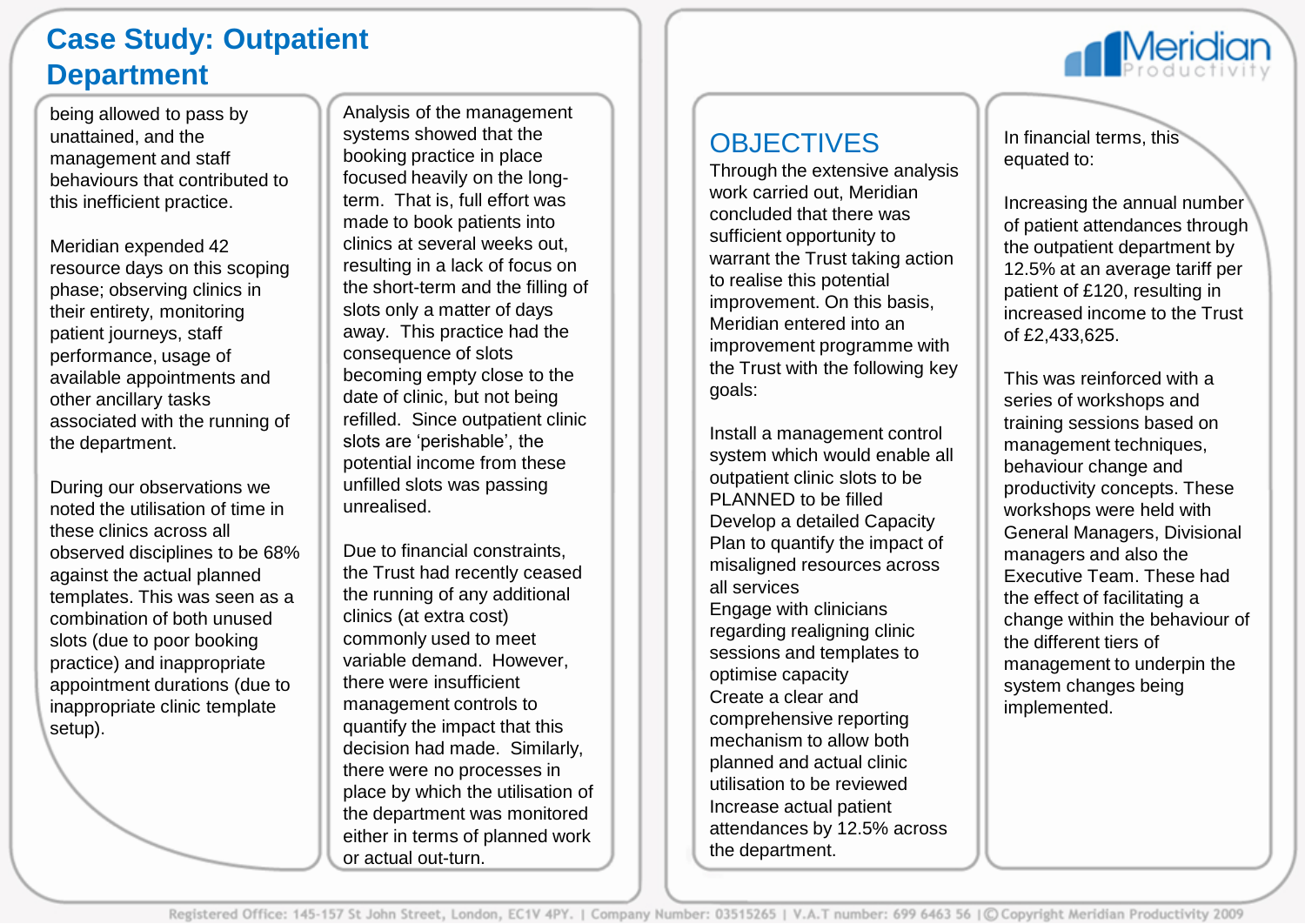# **Case Study: Outpatient Department**

### PROJECT RESULTS

The programme succeeded in putting in place a clear set of management controls which generated transparency across the Outpatient Department. For the first time, all stakeholders (including the Executive Team) had immediate access to the 'true' utilisation of the department.

As well as giving all important management information, the program also had many successes in quality, behaviour change and improved system utilisation. These deliverables were as follows:

Consultants were provided the forum to input to the planned configuration of the clinic templates. This allowed neverhad discussions between management and clinicians to take place.

Many clinic templates which had existed historically were identified to provide a poor patient experience. These were highlighted and issues resolved.

Reduced patient waiting lists through better use of capacity and a resultant quicker time to be seen for the patient. Clear management control provided booking staff with the confidence to know that they were working effectively. This removed the often misappropriated negative focus from senior management to be redirected into the true causes of lost utilisation.

• System

Development of a bespoke electronic empty slot viewer. This was designed through engagement with the booking clerks and transposed readily available booked slot information into a dynamic tool which allowed unused capacity to be seen and used quickly and effectively.

Detailed compilation of Consultant job plan information against planned clinic sessions and templates to produce a fully comprehensive department capacity plan.

Agreement on clear and defined metrics of utilisation and productivity for the department.

Installation of a robust management control to ensure that any empty clinic slots were not only identified, but filled. A solid action process was also implemented to ensure that where clinic slots could not be filled, escalation to an appropriate level occurred so that senior decision could be taken.

Implementation of a suite of KPI reports and formal review meetings allowing variances to the plan to be immediately acknowledged and acted upon. These reports were developed internally by working closely with the Trusts own IT teams.

• Financial

The development of complete authorisation process to control the sanctioning of any extra capacity (at additional cost).

**Meridia** 

An increase in the average number of patients being seen per outpatient clinic from a base of 6.87 to 7.33. Against the number of clinics held multiplied by a tariff of £125.74 per patient this equated to a total increased revenue of £393,000 during the course of the 16-week project.

The increase in average patients per clinic equated to a total annualised income of £1,210,465. Incorporating identified savings this annualised figure rose to £2,535,055. At the end of the project, the management control system in place was allowing Trust management to set out focused actions to realise these identified savings.

<sup>•</sup> Quality